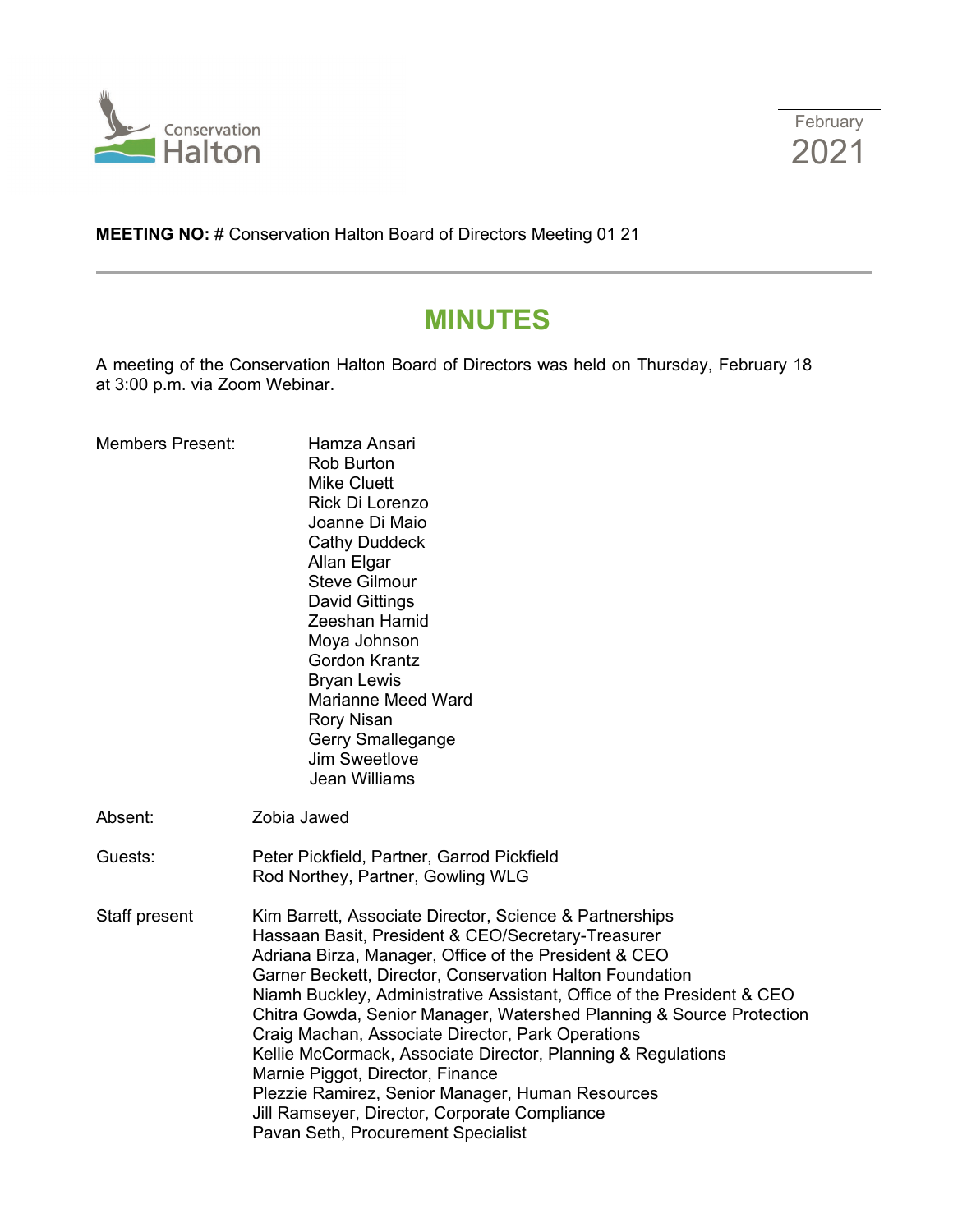

February 2021

Barb Veale, Director, Planning & Watershed Management Mark Vytvytskyy, Director, Parks & Operations/Executive Lead, Digital **Transformation** 

The Chair called the meeting to order at 3:04 p.m.

**1. Roll Call**

# **2. Disclosure of Pecuniary Interest for Conservation Halton Board of Directors**

There were **NONE.**

## **3. Acceptance of AMENDED Agenda**

**CHBD 01 01** Moved by: Gordon Krantz Seconded By: Jim Sweetlove

THAT the Amended Agenda **be approved as distributed**

## *CARRIED*

### **4. Presentations**

- 4.1. Conservation Halton Planning and Watershed Year End Presentation (Barb Veale, Director, Planning & Watershed Management) (CHBD 01 21 03)
- 4.2. 2021 Parks Fees and Cost Recovery Presentation (Mark Vytvytskyy, Director, Parks & Operations/Executive Lead, Digital Transformation) (CHBD 01 21 11)

#### **5. Consent Items**

- 5.1. Approval of Conservation Halton Board of Directors Meeting Minutes dated November 26
- 5.2 Purchasing Memo November 1, 2020 January 31, 2021 (CHBD 01 21 01)
- 5.3. Emergency Purchase Memo (CHBD 01 21 02)
- 5.4. Conservation Halton Planning and Watershed Management Year End Report (CHBD 01 21 03)
- 5.5. Cootes to Escarpment EcoPark System Wildlife Corridors Mapping Project CH File No.: 353 (CHBD 01 21 04)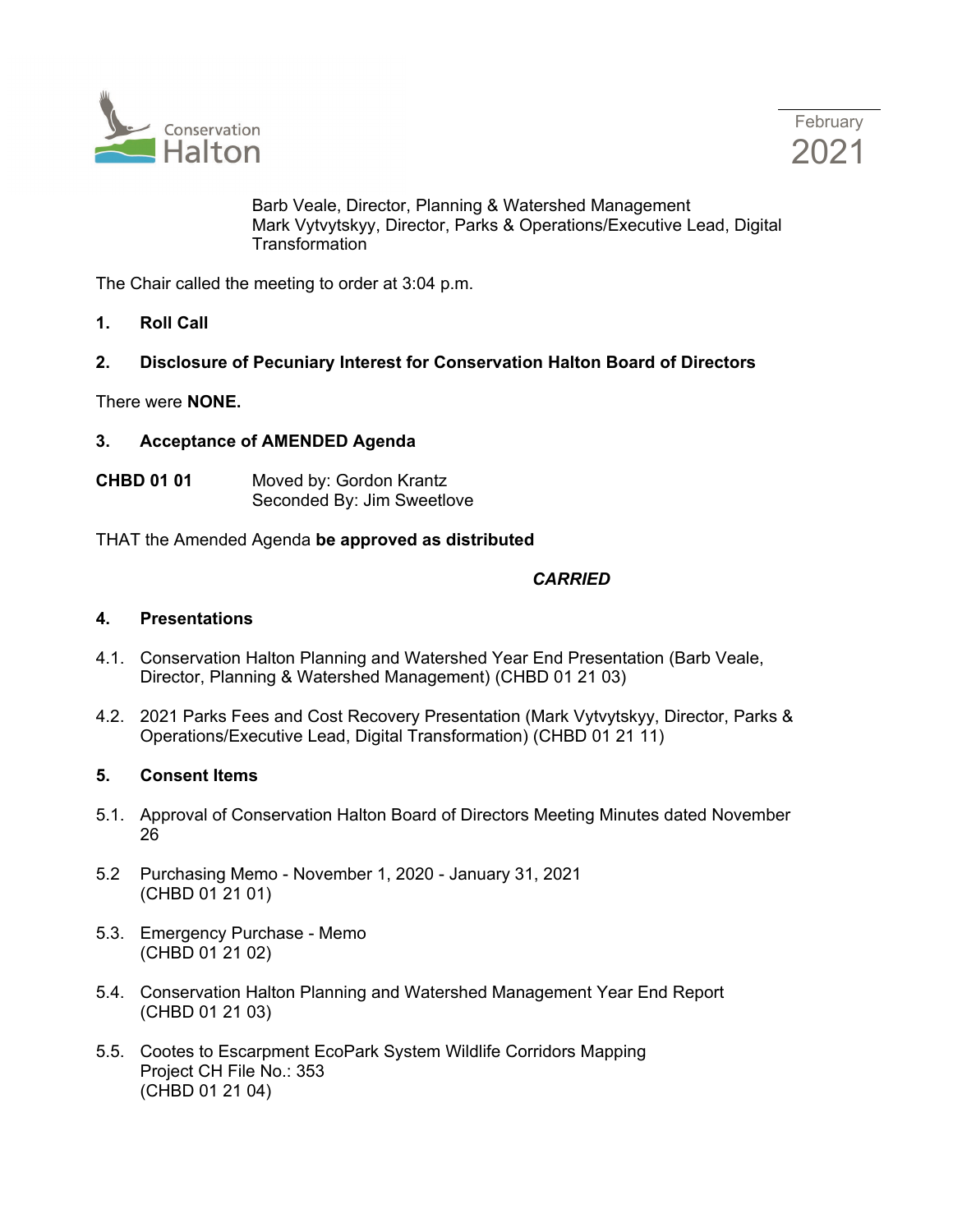

- 5.6 A Proposal under the Endangered Species Act to enable the use of the Species at Risk Conservation Fund and to streamline authorizations for certain activities that impact species at risk, while maintaining protections for species at risk (CHBD 01 21 05)
- 5.7 Proposed implementation of provisions in the Planning Act that provide the Minister enhanced authority to address certain matters as part of a zoning order ERO No. 019-2811 CH File No.: PPO 062 (CHBD 01 21 06)
- 5.8. Proposed Implementation of Updates to Ontario's Water Quantity Management Framework ERO No.: 019-2017 CH File No.: PPO 059 (CHBD 01 21 07)
- 5.9. Permits & Letters of Permission issued under Ontario Regulation 162/06 from September 1 to December 31, 2020 (CHBD 01 21 08)
- 5.10. Glen Eden Closure and 2021 Parks Financial Projection (CHBD 01 21 09)
- 5.11. Update on Proclamation of Various Provisions of Conservation Authorities Act (CHBD 01 21 10)
- 5.12. Morrison Wedgewood Floodplain (CHBD 01 21 15)

# **6. Action Items**

- 6.1. 2021 Parks Fees and Cost Recovery (CHBD 01 21 11)
- **CHBD 01 02** Moved by: Moya Johnson Seconded by: Mike Cluett

THAT the Conservation Halton Board of Directors **approves the 2021 Conservation Halton Parks Cost Recovery Fee Schedule.**

#### *Carried*

# **7. CEO Verbal Update**

CEO Hassaan Basit noted that Glen Eden season began on February 16.

The Strategic Plan for 2021 – 2024 is making good progress and will be presented to the CH Board at the March Board meeting. The CEO noted that a public engagement campaign will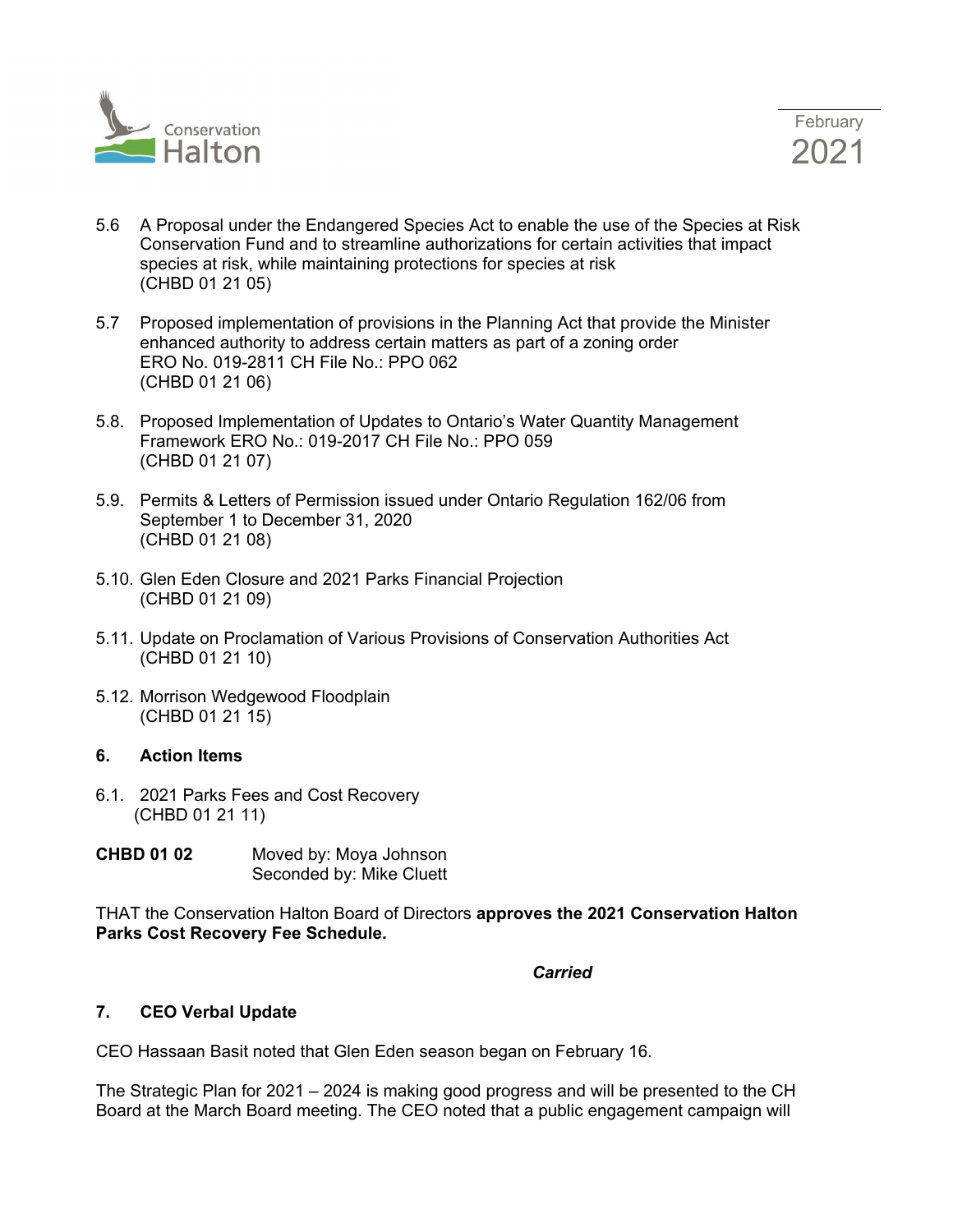



be launched in the coming weeks. Board members will receive an email prior to this with information on supporting and promoting the new strategy engagement.

The CEO provided an update on grants that CH have received and won which include:

- \$116,625: Conservation Halton Winter Experience, funded by Reconnect Events and Festival Funding (Provincial government)
- \$5,000: Hiring Subsidy for one new seasonal staff, funded by Youth Job Connection
- Great Lakes Local Action fund application requesting \$49,875 was approved but the final grant amount provided is TBD

Value of **outstanding** grants for 2020-2021: \$4,912,218 which include

- Crawford Lake Boardwalk Construction: \$1,581,924 grant request from the ICIP
- Milton Newcomer Climate Action Virtual Platform Project: \$1,524,334 grant request from the Federal Government; we expect to hear back in the next few weeks
- EDI Capacity Building and Community Engagement at Conservation Halton: \$165,000 grant request from the Federal government; we expect to hear back in early spring
- Conservation Halton Indigenous Advisory Council: \$466,633 grant request from the Federal government; we expect to hear back in early spring
- Community Climate Action: \$293,561 grant request from RBC Tech for Nature; we expect to hear back in early spring
- East Burlington Creeks- Floodplain mapping: \$475,000 grant requested from the Federal government; we expect to hear back in March

The CEO provided an update on Glen Eden and winter operations:

- Park visitor numbers have increased in 2021 by over 33,500 visitors from the same period in 2020 which generated a gross revenue of \$476,000 from January 1 to February 16.
- Over 8000 people attended the Winterlit experience resulting in a gross revenue of \$120,000 and almost 5000 people attended Snowshoeing at Kelso which resulted in a gross revenue of \$126,000
- Maple at Mountsberg will start on March 4, 2021

The CEO shared an update on the progress of the CAA working group which was formalized in January to advise the MECP on proposed regulations which will implement change to the Conservation Authorities ACT. Two groups are participating in the process and include some great talent from across multi sectors. The groups meet every 2 weeks with regular updates being shared with the Hon. Jeff Yurek and MECP staff.

#### **8.0 CHF Chair Update (Jim Sweetlove)**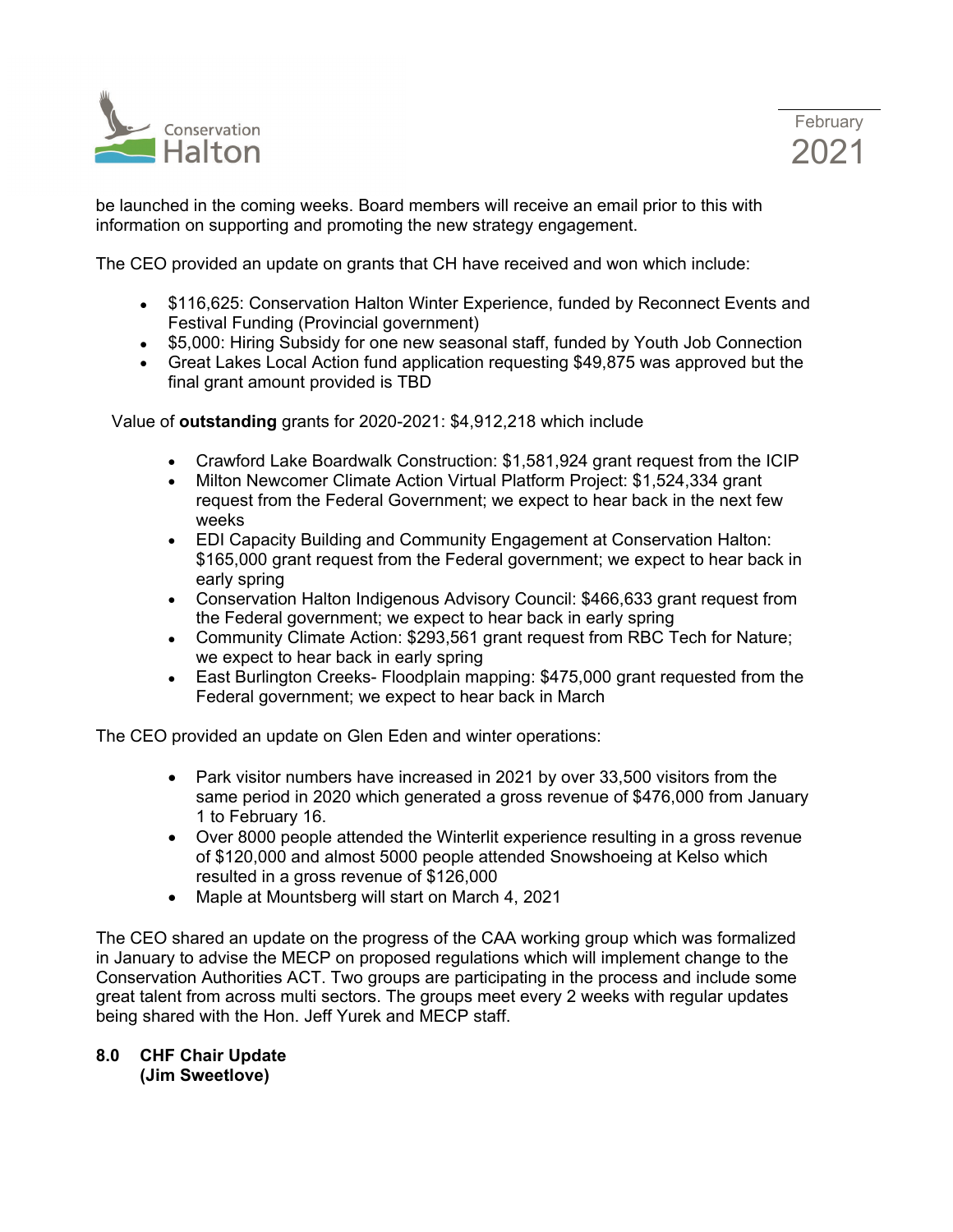



CHF Chair Jim Sweetlove provided an update from the Foundation meeting which took place on February 10. CHF Board members were presented with the Draft Unaudited Financial Statements for 2020 and the 2021 – 2024 Strategic Plan.

CHF Chair shared highlights from the Draft Unaudited Financial Statement for 2020 which included an increase in revenue of \$691,236 in 2019 to \$713, 969 in 2020 and a surplus of \$62,800 despite the challenges of COVID 19.

## **9. Other Business**

There was **NO** other business

## **10. IN CAMERA**

**CHBD 01 04:** Moved by: Jean Williams Seconded by: Marianne Meed Ward

THAT the Conservation Halton Board of Directors **convene IN CAMERA.**

# *Carried* 10.1 Legal Matter (CHBD 01 21 12) 10.2 Legal Matter (CHBD 01 21 13) 10.3 Legal Matter (CHBD 01 21 14) 10.4 Personnel Matter 10.5 Legal Matter (CHBD 01 21 16)

**CHBD 01 05:** Moved by: Cathy Duddeck Seconded by: Rob Burton

THAT the Conservation Halton Board of Directors **reconvene in Public Forum.**

And

# THAT CH Staff **proceed as recommended by CH Board of Directors In Camera.**

# *Carried*

: 10.5 Postponing the 2021 Inaugural meeting of the Conservation Halton Board of Directors (CHBD 01 21 16)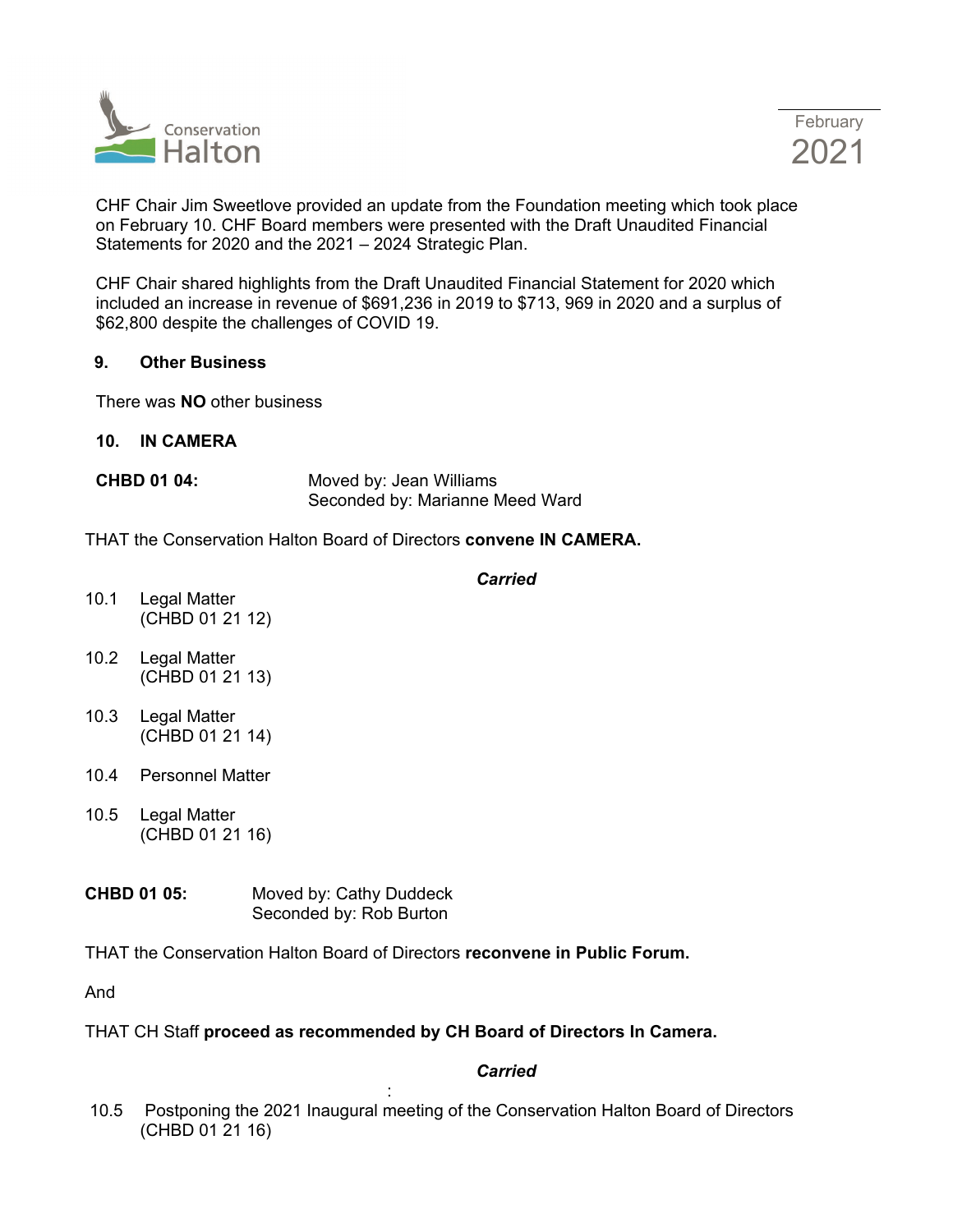



# **CHBD: 01 06** Moved by: Allan Elgar Seconded by: Steve Gilmour

Whereas on February 2, 2021, specific provisions in the Conservation Authority Act (CAA) were proclaimed to initiate changes to conservation authority governance;

Whereas according to the communication received by Conservation Authorities from the Ministry of the Environment, Conservation and Parks (MECP) staff these changes are aimed to provide consistency in administration across all conservation authorities, increase transparency and financial accountability, as well as increased municipal and provincial oversight of conservation authority operations;

Whereas the Chair and Vice-Chair position is now required to rotate amongst municipalities;

Whereas limiting the term of the chair/vice-chair to not hold office for more than one year or two terms, or a member to succeed an outgoing chair, vice-chair, appointed from the same participating municipality (Bill 229, 2020);

Whereas implementation of this provision will begin at the first meeting of the year following the February 2nd proclamation, meaning for Conservation Halton the February 18, 2021 Inaugural meeting.

Whereas a participating municipality or conservation authority may apply to the Minister to request an exception to the Chair and Vice-Chair term limits and rotation amongst members by including the alternative proposed and the rationale for the request;

Whereas Conservation Halton fully supports the provincial objective to provide consistency in administration across all conservation authorities;

It is Resolved that the Conservation Halton President & CEO **be directed to postpone the Inaugural meeting of the Conservation Halton Board of Directors to March 25, 2021 to ensure that the Conservation Halton Board of Directors is in full compliance with the newly proclaimed s.17 of the Conservation Authorities Act prior to holding elections for the Chair and Vice Chair for the 2021 term;**

It is Resolved that the Conservation Halton President & CEO **be directed to write to the Honourable Jeff Yurek, Minister of the Environment, Conservation and Parks to advise that the Conservation Halton Board of Directors is requesting an exception to the twoyear term limit for the Chair and Vice Chair of the Conservation Halton Board of Directors as prescribed in s.17 of the Conservation Authorities Act to ensure business continuity, stability, and adequate time for succession planning.**

# **11. Adjournment**

**CHBD 01 07** Moved by: Bryan Lewis